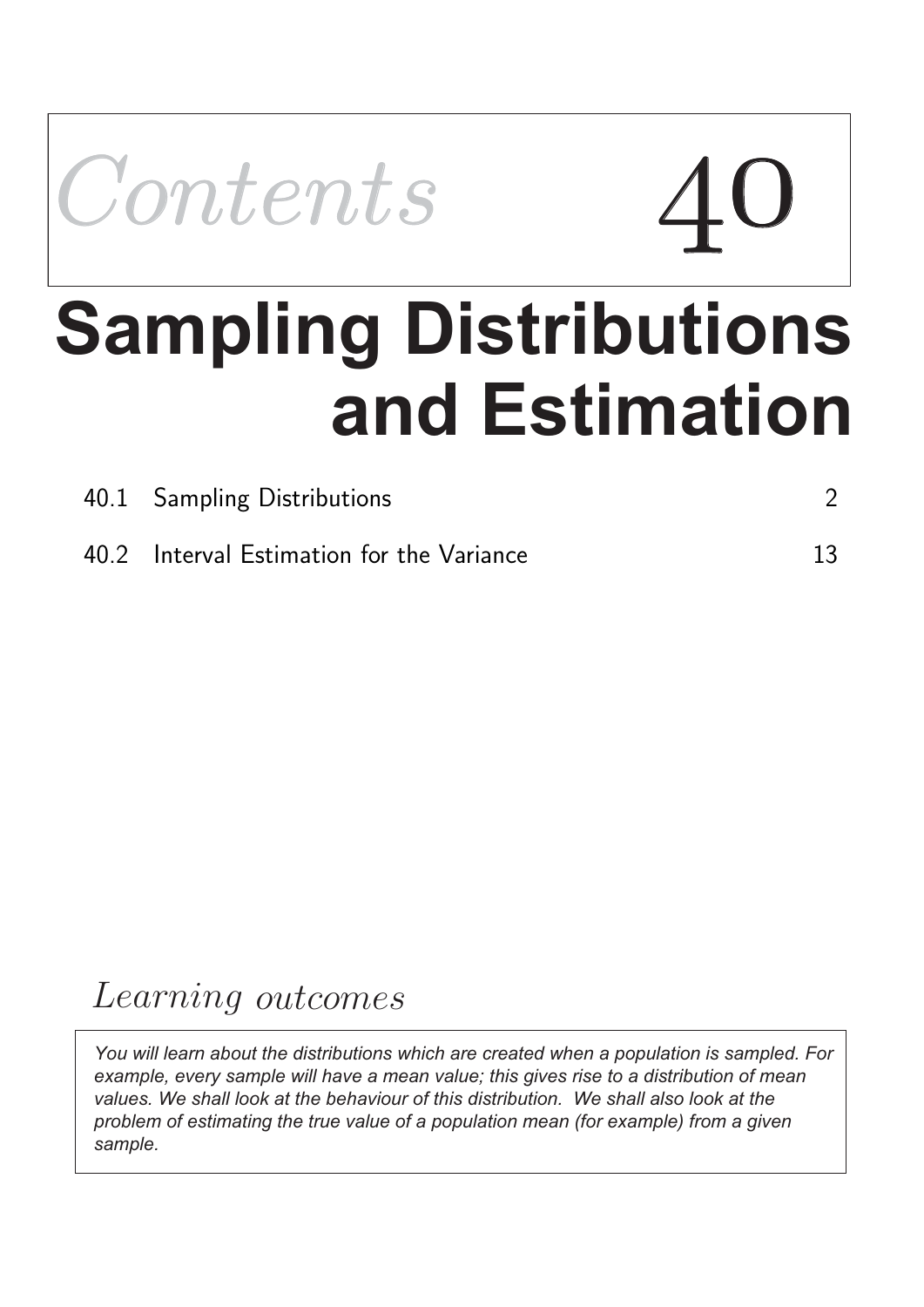# **Sampling Distributions**





When you are dealing with large populations, for example populations created by the manufacturing processes, it is impossible, or very difficult indeed, to deal with the whole population and know the parameters of that population. Items such as car components, electronic components, aircraft components or ordinary everyday items such as light bulbs, cycle tyres and cutlery effectively form infinite populations. Hence we have to deal with samples taken from a population and estimate those population parameters that we need. This Workbook will show you how to calculate single number estimates of parameters - called point estimates - and interval estimates of parameters called interval estimates or confidence intervals. In the latter case you will be able to calculate a range of values and state the confidence that the true value of the parameter you are estimating lies in the range you have found.

| Prerequisites<br>Before starting this Section you should | • understand and be able to calculate means<br>and variances<br>• be familiar with the results and concepts met<br>in the study of probability |  |  |  |  |
|----------------------------------------------------------|------------------------------------------------------------------------------------------------------------------------------------------------|--|--|--|--|
|                                                          | • be familiar with the normal distribution                                                                                                     |  |  |  |  |
|                                                          | • understand what is meant by the terms<br>sample and sampling distribution                                                                    |  |  |  |  |
|                                                          | • explain the importance of sampling in the<br>application of statistics                                                                       |  |  |  |  |
| <b>Learning Outcomes</b>                                 | • explain the terms point estimate and the<br>term interval estimate                                                                           |  |  |  |  |
| On completion you should be able to                      | • calculate point estimates of means and<br>variances                                                                                          |  |  |  |  |
|                                                          | • find interval estimates of population<br>parameters for given levels of confidence                                                           |  |  |  |  |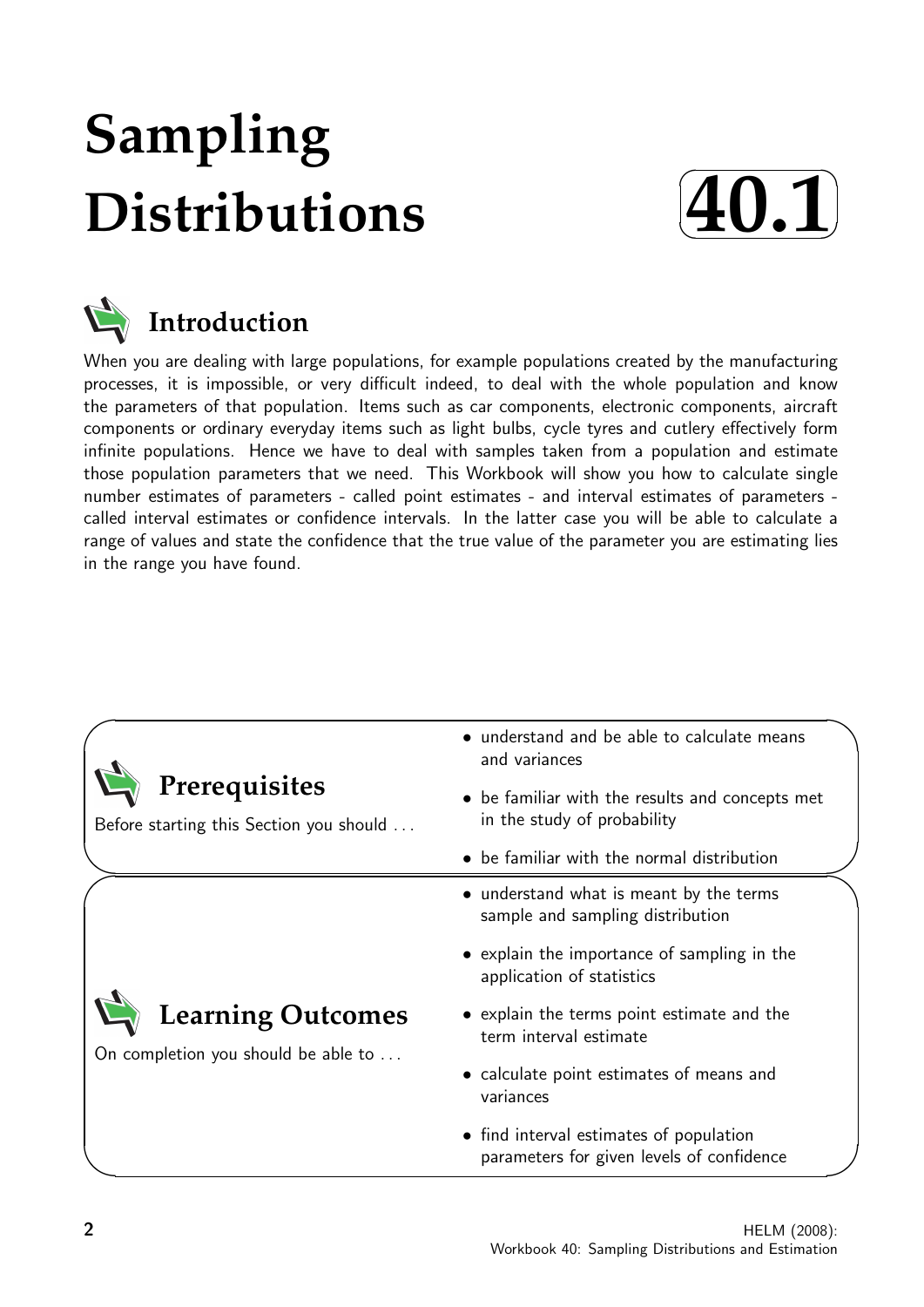

# **1. Sampling**

## **Why sample?**

Considering samples from a distribution enables us to obtain information about a population where we cannot, for reasons of practicality, economy, or both, inspect the whole of the population. For example, it is impossible to check the complete output of some manufacturing processes. Items such as electric light bulbs, nuts, bolts, springs and light emitting diodes (LEDs) are produced in their millions and the sheer cost of checking every item as well as the time implications of such a checking process render it impossible. In addition, testing is sometimes destructive - one would not wish to destroy the whole production of a given component!

## **Populations and samples**

If we choose n items from a population, we say that the size of the sample is n. If we take many samples, the means of these samples will themselves have a distribution which may be different from the population from which the samples were chosen. Much of the practical application of sampling theory is based on the relationship between the 'parent' population from which samples are drawn and the summary statistics (mean and variance) of the 'offspring' population of sample means. Not surprisingly, in the case of a normal 'parent' population, the distribution of the population and the distribution of the sample means are closely related. What is surprising is that even in the case of a non-normal parent population, the 'offspring' population of sample means is usually (but not always) normally distributed provided that the samples taken are large enough. In practice the term 'large' is usually taken to mean about 30 or more. The behaviour of the distribution of sample means is based on the following result from mathematical statistics.

### **The central limit theorem**

In what follows, we shall assume that the members of a sample are chosen at random from a population. This implies that the members of the sample are independent. We have already met the Central Limit Theorem. Here we will consider it in more detail and illustrate some of the properties resulting from it.

Much of the theory (and hence the practice) of sampling is based on the Central Limit Theorem. While we will not be looking at the proof of the theorem (it will be illustrated where practical) it is necessary that we understand what the theorem says and what it enables us to do. Essentially, the Central Limit Theorem says that if we take large samples of size n with mean X from a population which has a mean  $\mu$  and standard deviation  $\sigma$  then the distribution of sample means  $\bar{X}$  is normally distributed with mean  $\mu$  and standard deviation  $\frac{\sigma}{\sigma}$  $\overline{n}$ .

That is, the sampling distribution of the mean  $\bar{X}$  follows the distribution

$$
\bar{X} \sim N\left(\mu, \frac{\sigma}{\sqrt{n}}\right)
$$

Strictly speaking we require  $\sigma^2<\infty$  , and it is important to note that no claim is made about the way in which the original distribution behaves, and it need not be normal. This is why the Central Limit Theorem is so fundamental to statistical practice. One implication is that a random variable which takes the form of a sum of many components which are random but not necessarily normal will itself be normal provided that the sum is not dominated by a small number of components. This explains why many biological variables, such as human heights, are normally distributed.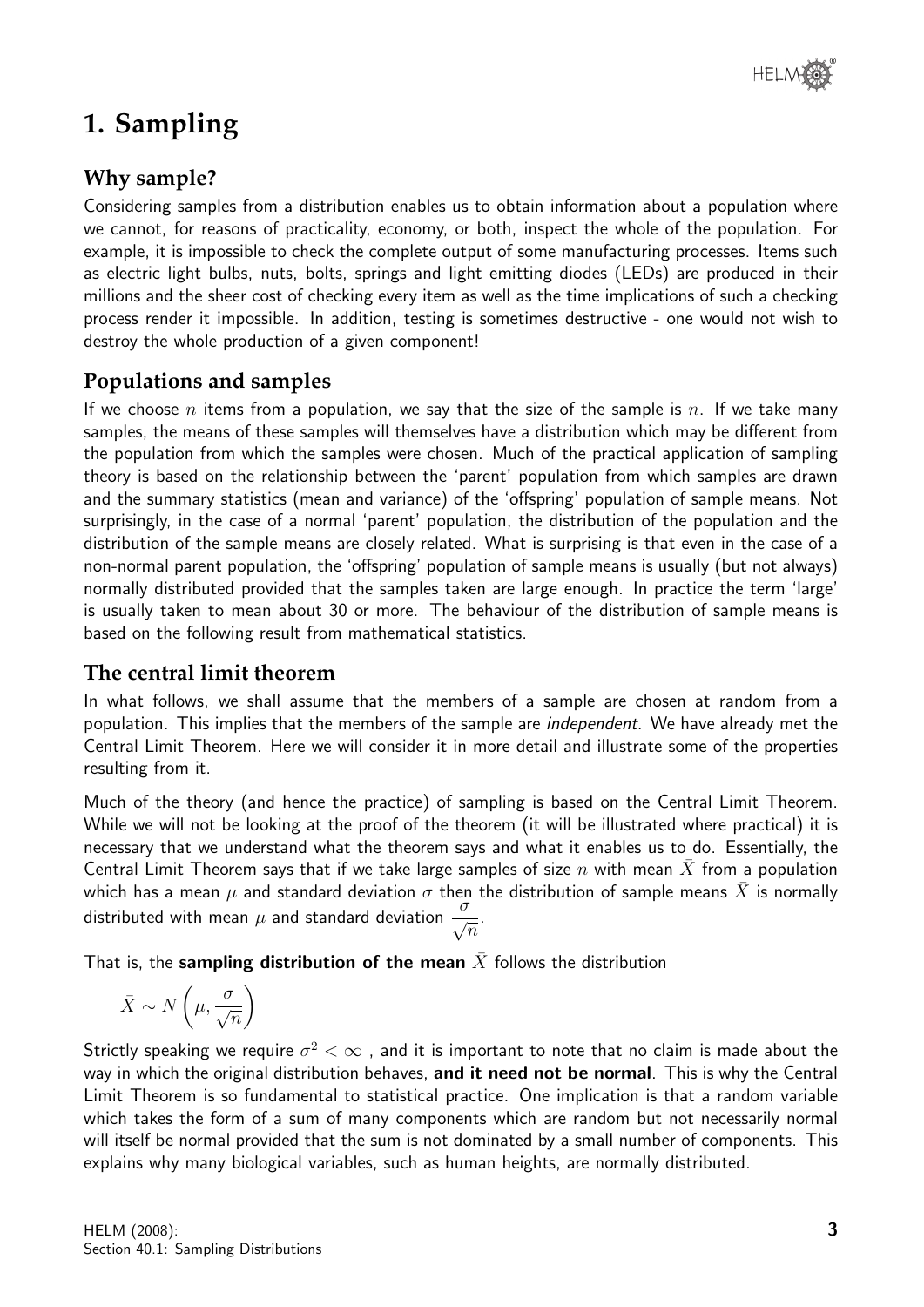In the case where the original distribution is normal, the relationship between the original distribution  $X \sim N(\mu,\sigma)$  and the distribution of sample means  $\bar{X} \sim N \left( \frac{d}{d\mu} \right)$  $\mu,$  $\frac{\sigma}{\sigma}$  $\overline{n}$  $\setminus$ is shown below.



Figure 1

The distributions of  $X$  and  $\bar{X}$  have the same mean  $\mu$  but  $\bar{X}$  has the smaller standard deviation  $\frac{\sigma}{\sqrt{2}}$  $\overline{n}$ 

The theorem says that we must take large samples. If we take small samples, the theorem only holds if the original population is normally distributed.

#### **Standard error of the mean**

You will meet this term often if you read statistical texts. It is the name given to the standard deviation of the population of sample means. The name stems from the fact that there is some uncertainty in the process of predicting the original population mean from the mean of a sample or samples.



For a sample of n independent observations from a population with variance  $\sigma^2$ , the standard error of the mean is  $\sigma_n =$  $\frac{\sigma}{\sigma}$  $\overline{n}$ .

Remember that this quantity is simply the standard deviation of the distribution of sample means.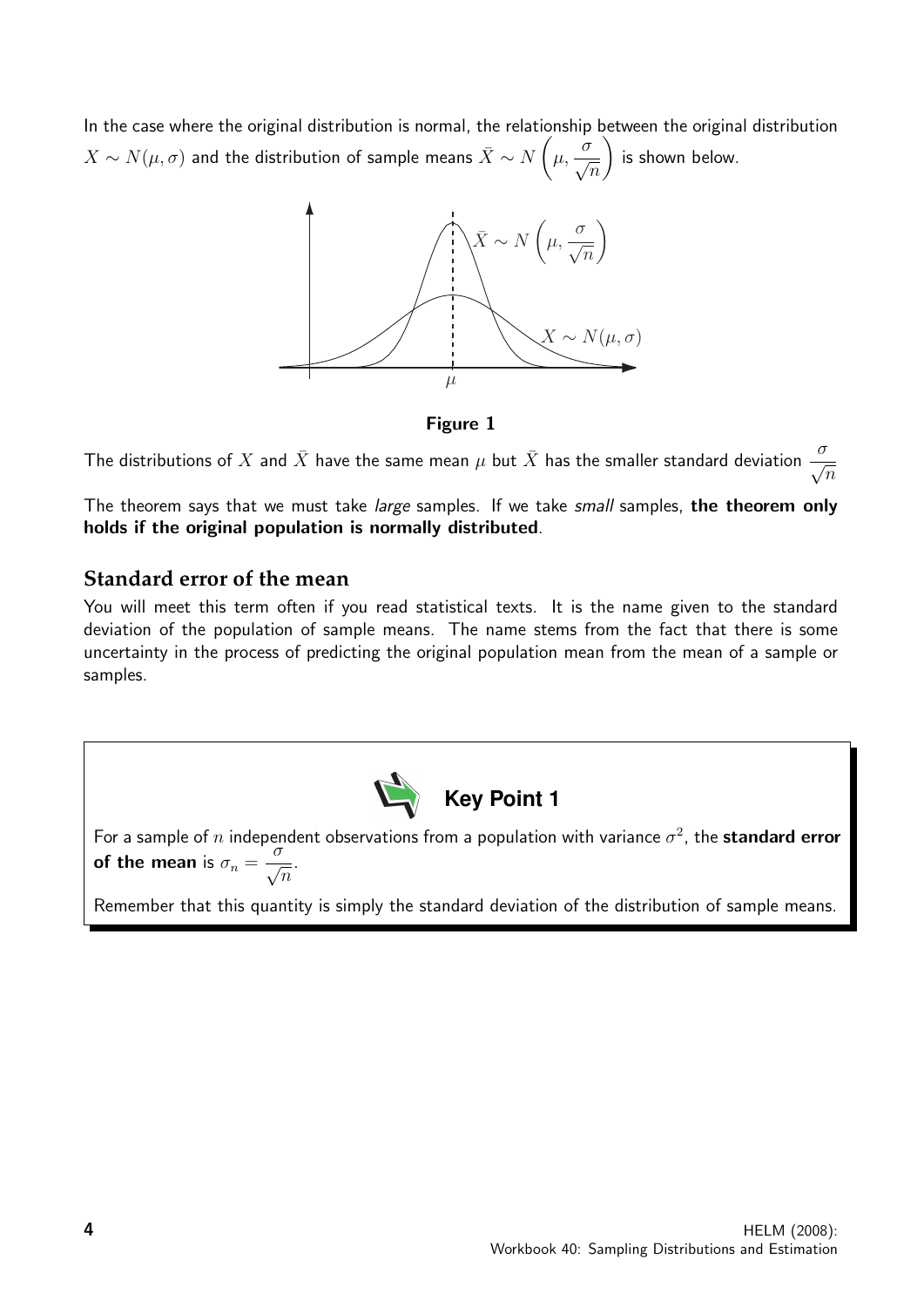### **Finite populations**

When we sample without replacement from a population which is not infinitely large, the observations are not independent. This means that we need to make an adjustment in the standard error of the mean. In this case the standard error of the sample mean is given by the related but more complicated formula

$$
\sigma_{n,N} = \frac{\sigma}{\sqrt{n}} \sqrt{\frac{N-n}{N-1}}
$$

where  $\sigma_{n,N}$  is the standard error of the sample mean, N is the population size and n is the sample size.

Note that, in cases where the size of the population N is large in comparison to the sample size  $n$ , the quantity

$$
\frac{N-n}{N-1} \approx 1
$$

so that the standard error of the mean is approximately  $\sigma/\sqrt{n}$ .

#### Illustration - a distribution of sample means

It is possible to illustrate some of the above results by setting up a small population of numbers and looking at the properties of small samples drawn from it. Notice that the setting up of a small population, say of size 5, and taking samples of size 2 enables us to deal with the totality of samples, there are  $\binom{5}{2}$ 2  $\setminus$ = 5!  $\frac{0.9}{2!3!}$  = 10 distinct samples possible, whereas if we take a population of 100 and

draw samples of size 10, there are  $\begin{pmatrix} 100\ 10 \end{pmatrix} =$ 100!  $\frac{100!}{10!90!} = 51,930,928,370,000$  possible distinct samples and from a practical point of view, we could not possibly list them all let alone work with them!

Suppose we take a population consisting of the five numbers 1, 2, 3, 4 and 5 and draw samples of size 2 to work with. The complete set of possible samples is:

 $(1, 2), (1, 3), (1, 4), (1, 5), (2, 3), (2, 4), (2, 5), (3, 4), (3, 5), (4, 5)$ 

For the parent population, since we know that the mean  $\mu = 3$ , then we can calculate the standard deviation by

$$
\sigma = \sqrt{\frac{(1-3)^2 + (2-3)^2 + (3-3)^2 + (4-3)^2 + (5-3)^2}{5}} = \sqrt{\frac{10}{5}} = 1.4142
$$

For the population of sample means,

1.5, 2, 2.5, 3, 2.5, 3, 3.5, 3.5, 4, 4.5

their mean and standard deviation are given by the calculations:

$$
\frac{1.5 + 2 + 2.5 + 3 + 2.5 + 3 + 3.5 + 3.5 + 4 + 4.5}{10} = 3
$$

and

$$
\sqrt{\frac{(1.5-3)^2 + (2-3)^2 + \dots + (4-3)^2 + (4.5-3)^2}{10}} = \sqrt{\frac{7.5}{10}} = 0.8660
$$

We can immediately conclude that the mean of the population of sample means is the same as the population mean  $\mu$ .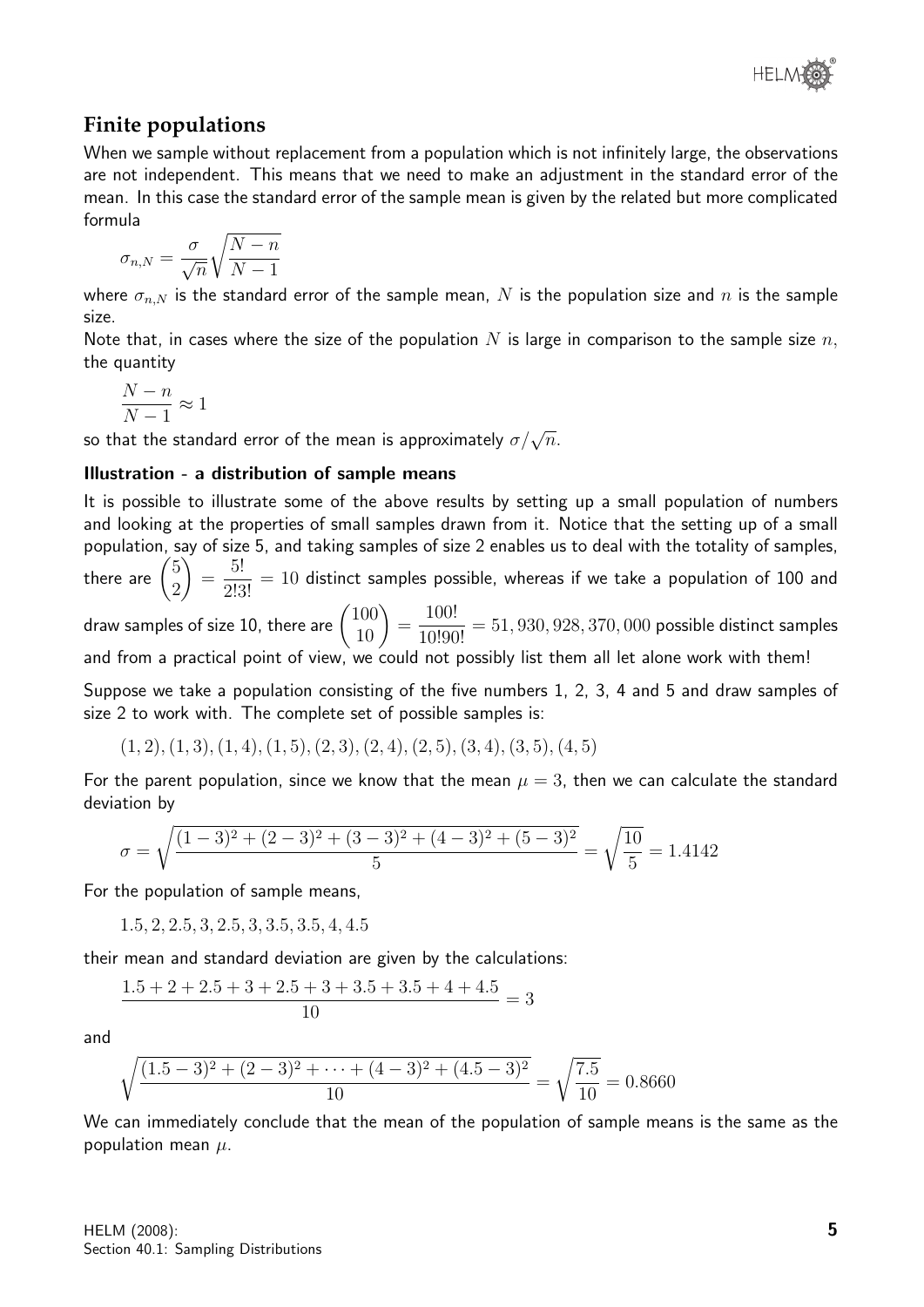Using the results given above the value of  $\sigma_{n,N}$  should be given by the formula

$$
\sigma_{n,N}=\frac{\sigma}{\sqrt{n}}\sqrt{\frac{N-n}{N-1}}
$$

with  $\sigma = 1.4142$ ,  $N = 5$  and  $n = 2$ . Using these numbers gives:

$$
\sigma_{2,5} = \frac{\sigma}{\sqrt{n}} \sqrt{\frac{N-n}{N-1}} = \frac{1.4142}{\sqrt{2}} \sqrt{\frac{5-2}{5-1}} = \sqrt{\frac{3}{4}} = 0.8660 \text{ as predicted.}
$$

Note that in this case the 'correction factor'  $\sqrt{\frac{N-n}{N-1}}$  $N-1$  $\approx 0.8660$  and is significant. If we take samples of size 10 from a population of 100, the factor becomes

$$
\sqrt{\frac{N-n}{N-1}} \approx 0.9535
$$

and for samples of size 10 taken from a population of 1000, the factor becomes

$$
\sqrt{\frac{N-n}{N-1}} \approx 0.9955.
$$

Thus as  $\sqrt{\frac{N-n}{N-1}}$  $N-1$  $\rightarrow$  1, its effect on the value of  $\frac{\sigma}{\sqrt{2}}$  $\overline{n}$ reduces to insignificance.



Two-centimetre number 10 woodscrews are manufactured in their millions but packed in boxes of 200 to be sold to the public or trade. If the length of the screws is known to be normally distributed with a mean of 2 cm and variance 0.05 cm<sup>2</sup>, find the mean and standard deviation of the sample mean of 200 boxed screws. What is the probability that the sample mean length of the screws in a box of 200 is greater than 2.02 cm?

#### Your solution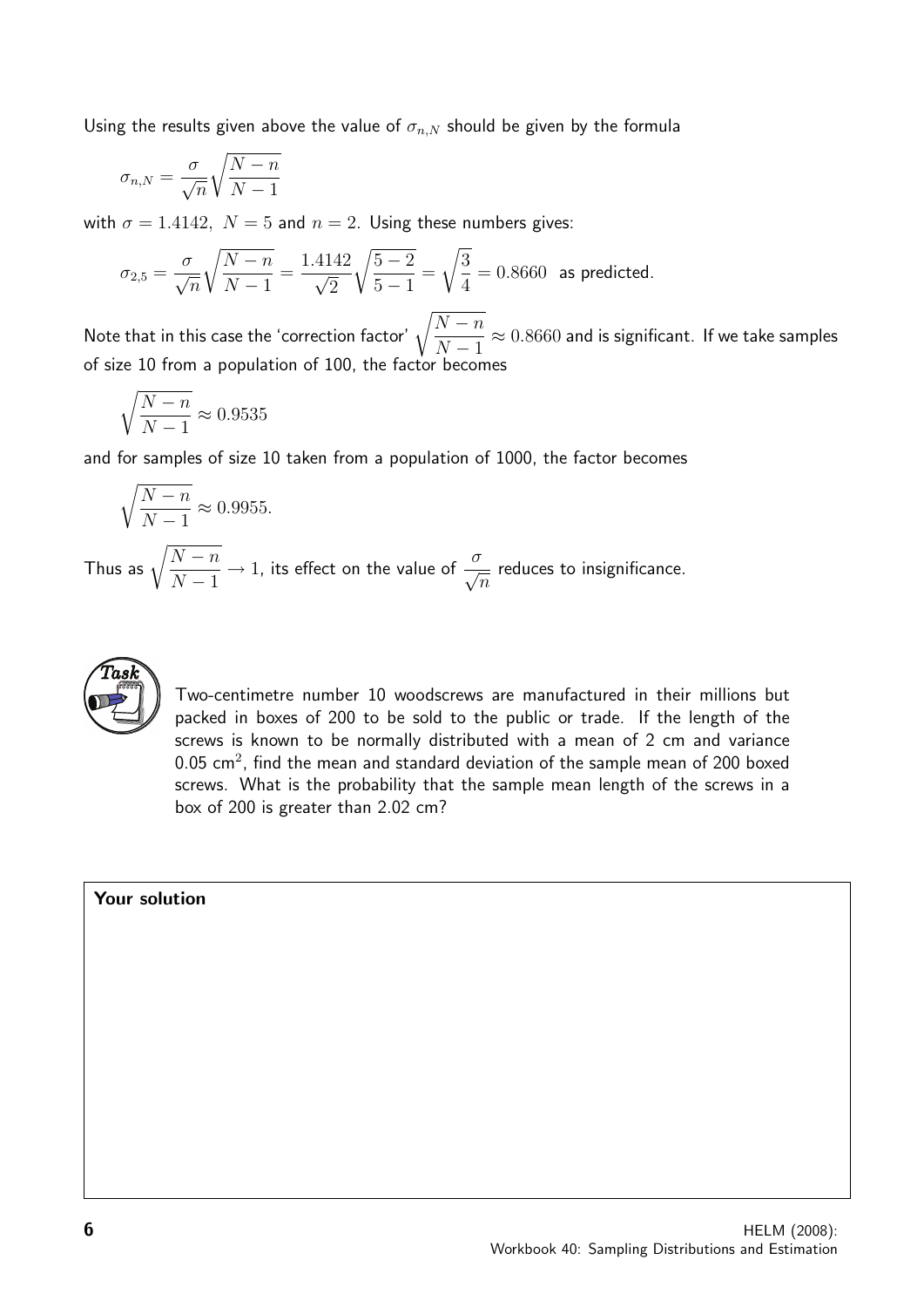

#### Answer

Since the population is very large indeed, we are effectively sampling from an infinite population. The mean and standard deviation are given by

$$
\mu = 2
$$
 cm and  $\sigma_{200} = \frac{\sqrt{0.05}}{\sqrt{200}} = 0.016$  cm

Since the parent population is normally distributed the means of samples of 200 will be normally distributed as well.

Hence P(sample mean length  $> 2.02$ ) = P( $z >$  $2.02 - 2$ 0.016  $) = P(z > 1.25) = 0.5 - 0.3944 = 0.1056$ 

# **2. Statistical estimation**

When we are dealing with large populations (the production of items such as LEDs, light bulbs, piston rings etc.) it is extremely unlikely that we will be able to calculate population parameters such as the mean and variance directly from the full population.

We have to use processes which enable us to estimate these quantities. There are two basic methods used called point estimation and interval estimation. The essential difference is that point estimation gives single numbers which, in the sense defined below, are best estimates of population parameters, while interval estimates give a range of values together with a figure called the confidence that the true value of a parameter lies within the calculated range. Such ranges are usually called **confidence** intervals.

Statistically, the word 'estimate' implies a defined procedure for finding population parameters. In statistics, the word 'estimate' does not mean a guess, something which is rough-and-ready. What the word does mean is that an agreed precise process has been (or will be) used to find required values and that these values are 'best values' in some sense. Often this means that the procedure used, which is called the 'estimator', is:

- (a) consistent in the sense that the difference between the true value and the estimate approaches zero as the sample size used to do the calculation increases;
- (b) unbiased in the sense that the expected value of the estimator is equal to the true value;
- (c) efficient in the sense that the variance of the estimator is small.

Expectation is covered in Workbooks 37 and 38. You should note that it is not always possible to find a 'best' estimator. You might have to decide (for example) between one which is

consistent, biased and efficient

and one which is

consistent, unbiased and inefficient

when what you really want is one which is

#### consistent, unbiased and efficient.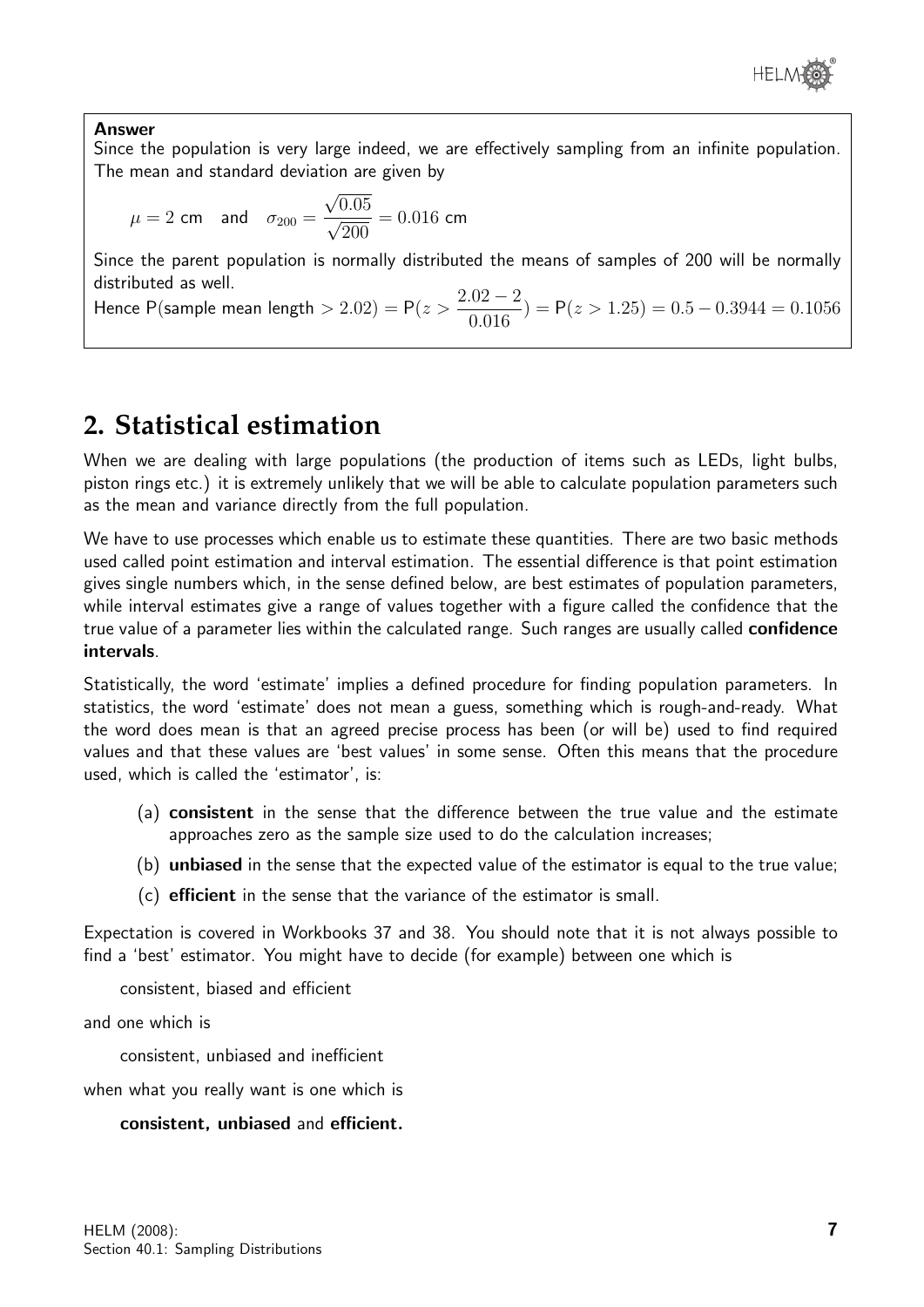#### **Point estimation**

We will look at the point estimation of the mean and variance of a population and use the following notation.

#### Notation

|             | <b>Population Sample Estimator</b>   |           |                                 |
|-------------|--------------------------------------|-----------|---------------------------------|
| <b>Size</b> | $N_{\rm}$                            | n.        |                                 |
| Mean        | $\mu$ or $\mathsf{E}(x)$             | $\bar{x}$ | $\hat{\mu}$ for $\mu$           |
|             | <b>Variance</b> $\sigma^2$ or $V(x)$ | $s^2$     | $\hat{\sigma}^2$ for $\sigma^2$ |

#### Estimating the mean

This is straightforward.

$$
\hat{\mu} = \bar{x}
$$

is a sensible estimate since the difference between the population mean and the sample mean disappears with increasing sample size. We can show that this estimator is unbiased. Symbolically we have:

$$
\hat{\mu} = \frac{x_1 + x_2 + \dots + x_n}{n}
$$

so that

$$
E(\hat{\mu}) = \frac{E(x_1) + E(x_2) + \dots + E(x_n)}{n}
$$

$$
= \frac{E(X) + E(X) + \dots + E(X)}{n}
$$

$$
= E(X)
$$

$$
= \mu
$$

Note that the expected value of  $x_1$  is  $E(X)$ , i.e.  $E(x_1) = E(X)$ . Similarly for  $x_1, x_2, \dots, x_n$ .

#### Estimating the variance

This is a little more difficult. The true variance of the population is  $\sigma^2 = \frac{\sum (x - \mu)^2}{N}$ N which suggests the estimator, calculated from a sample, should be  $\hat{\sigma}^2 = \frac{\sum (x - \mu)^2}{\sigma^2}$ n .

However, we do not know the true value of  $\mu$ , but we do have the estimator  $\hat{\mu} = \bar{x}$ .

Replacing  $\mu$  by the estimator  $\hat{\mu} = \bar{x}$  gives

$$
\hat{\sigma}^2 = \frac{\sum (x - \bar{x})^2}{n}
$$

This can be written in the form

$$
\hat{\sigma}^2 = \frac{\sum (x - \bar{x})^2}{n} = \frac{\sum x^2}{n} - (\bar{x})^2
$$

Hence

$$
E(\hat{\sigma}^2) = \frac{E(\sum x^2)}{n} - E\{(\bar{X})^2\} = E(X^2) - E\{(\bar{X})^2\}
$$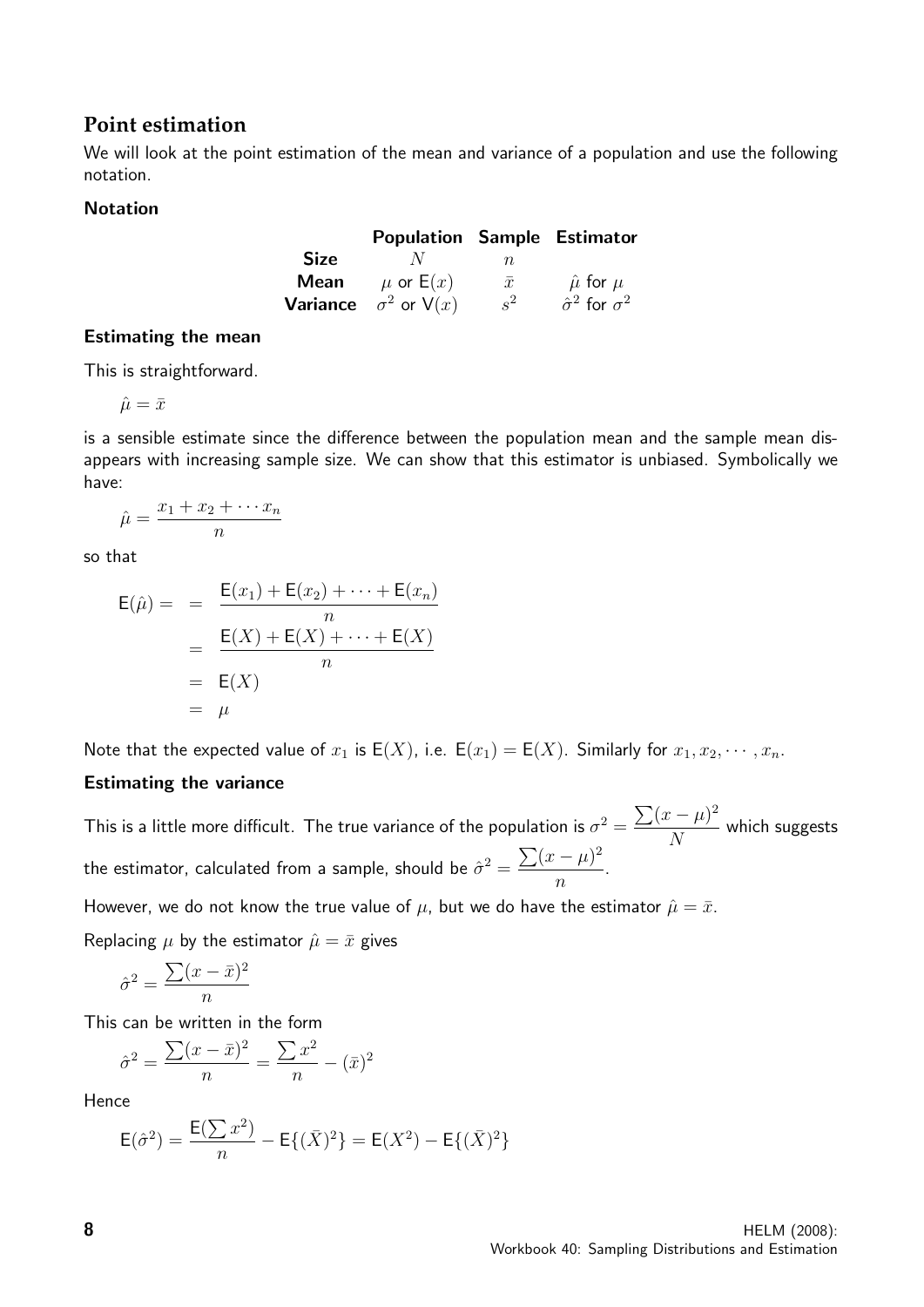

We already have the important result

$$
E(x) = E(\bar{x})
$$
 and  $V(\bar{x}) = \frac{V(x)}{n}$ 

Using the result  $E(x) = E(\bar{x})$  gives us

$$
E(\hat{\sigma}^2) = E(x^2) - E\{(\bar{x})^2\}
$$
  
\n
$$
= E(x^2) - \{E(x)\}^2 - E\{(\bar{x})^2\} + \{E(\bar{x})\}^2
$$
  
\n
$$
= E(x^2) - \{E(x)\}^2 - (E\{(\bar{x})^2\} - \{E(\bar{x})\}^2)
$$
  
\n
$$
= V(x) - V(\bar{x})
$$
  
\n
$$
= \sigma^2 - \frac{\sigma^2}{n}
$$
  
\n
$$
= \frac{n-1}{n}\sigma^2
$$

This result is **biased**, for an unbiased estimator the result should be  $\sigma^2$  not  $\frac{n-1}{\sigma^2}$ n  $\sigma^2$ .

Fortunately, the remedy is simple, we just multiply by the so-called Bessel's correction, namely  $\frac{n}{\sqrt{2}}$  $n-1$ and obtain the result

$$
\hat{\sigma}^2 = \frac{n}{n-1} \frac{\sum (x - \bar{x})^2}{n} = \frac{\sum (x - \bar{x})^2}{n-1}
$$

There are two points to note here. Firstly (and rather obviously) you should not take samples of size 1 since the variance cannot be estimated from such samples. Secondly, you should check the operation of any hand calculators (and spreadsheets!) that you use to find out exactly what you are calculating when you press the button for standard deviation. You might find that you are calculating either

$$
\sigma^2 = \frac{\sum (x - \mu)^2}{N} \quad \text{or} \quad \hat{\sigma}^2 = \frac{\sum (x - \bar{x})^2}{n - 1}
$$

It is just as well to know which, as the first formula assumes that you are calculating the variance of a population while the second assumes that you are estimating the variance of a population from a random sample of size  $n$  taken from that population.

From now on we will assume that we divide by  $n - 1$  in the sample variance and we will simply write  $s^2$  for  $s_{n-1}^2$ .

#### **Interval estimation**

We will look at the process of finding an interval estimation of the mean and variance of a population and use the notation used above.

#### Interval estimation for the mean

This interval is commonly called the Confidence Interval for the Mean.

Firstly, we know that while the sample mean  $\bar{x} = \frac{x_1 + x_2 + \cdots + x_n}{x_n}$ n is a good estimator of the population mean  $\mu$ . We also know that the calculated mean  $\vec{x}$  of a sample of size n is unlikely to be exactly equal to  $\mu$ . We will now construct an interval around  $\bar{x}$  in such a way that we can quantify the confidence that the interval actually contains the population mean  $\mu$ .

Secondly, we know that for sufficiently large samples taken from a large population,  $\bar{x}$  follows a normal distribution with mean  $\mu$  and standard deviation  $\frac{\sigma}{\sqrt{2}}$  $\overline{n}$ .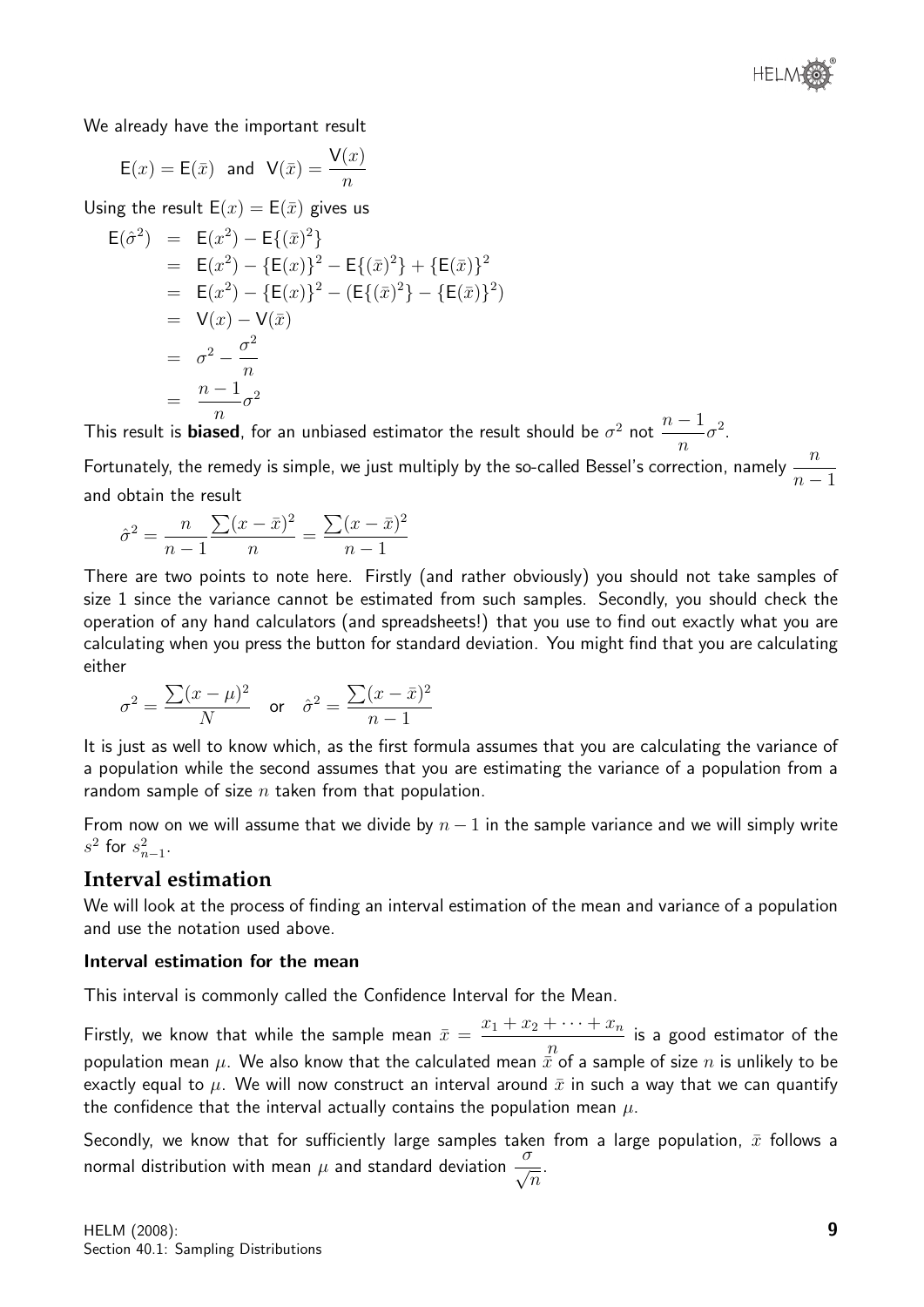Thirdly, looking at the following extract from the normal probability tables,

| $Z = \frac{X-\mu}{\rho}$   0.00   0.01   0.02   0.03   0.04   0.05   0.06   0.07   0.08   0.09 |                                                                      |  |  |  |  |  |
|------------------------------------------------------------------------------------------------|----------------------------------------------------------------------|--|--|--|--|--|
|                                                                                                | .4713   4719   4726   4732   4738   4744   4750   4756   4762   4767 |  |  |  |  |  |

we can see that  $2\times47.5\% = 95\%$  of the values in the standard normal distribution lie between  $\pm1.96$ standard deviation either side of the mean.

So before we see the data we may say that

$$
\mathsf{P}\left(\mu - 1.96\frac{\sigma}{\sqrt{n}} \le \bar{x} \le \mu + 1.96\frac{\sigma}{\sqrt{n}}\right) = 0.95
$$

After we see the data we say with  $95\%$  confidence that

$$
\mu-1.96\frac{\sigma}{\sqrt{n}}\leq \bar{x}\leq \mu+1.96\frac{\sigma}{\sqrt{n}}
$$

which leads to

$$
\bar{x}-1.96\frac{\sigma}{\sqrt{n}}\leq\mu\leq\bar{x}+1.96\frac{\sigma}{\sqrt{n}}
$$

This interval is called a 95% confidence interval for the mean  $\mu$ .

Note that while the 95% level is very commonly used, there is nothing sacrosanct about this level. If we go through the same argument but demand that we need to be  $99\%$  certain that  $\mu$  lies within the confidence interval developed, we obtain the interval

$$
\bar{x} - 2.58 \frac{\sigma}{\sqrt{n}} \le \mu \le \bar{x} + 2.58 \frac{\sigma}{\sqrt{n}}
$$

since an inspection of the standard normal tables reveals that 99% of the values in a standard normal distribution lie within 2.58 standard deviations of the mean.

The above argument assumes that we know the population variance. In practice this is often not the case and we have to estimate the population variance from a sample. From the work we have seen above, we know that the best estimate of the population variance from a sample of size n is given by the formula

$$
\hat{\sigma}^2 = \frac{\sum (x - \bar{x})^2}{n - 1}
$$

It follows that if we do not know the population variance, we must use the estimate  $\hat{\sigma}$  in place of  $\sigma$ . Our 95% and 99% confidence intervals (for large samples) become

$$
\bar{x} - 1.96 \frac{\hat{\sigma}}{\sqrt{n}} \le \mu \le \bar{x} + 1.96 \frac{\hat{\sigma}}{\sqrt{n}} \qquad \text{and} \qquad \bar{x} - 2.58 \frac{\hat{\sigma}}{\sqrt{n}} \le \mu \le \bar{x} + 2.58 \frac{\hat{\sigma}}{\sqrt{n}}
$$

where

$$
\hat{\sigma}^2 = \frac{\sum (x - \bar{x})^2}{n - 1}
$$

When we do not know the population variance, we need to estimate it. Hence we need to gauge the confidence we can have in the estimate.

In small samples, when we need to estimate the variance, the values 1.96 and 2.58 need to be replaced by values from the Student's  $t$ -distribution. See HELM 41.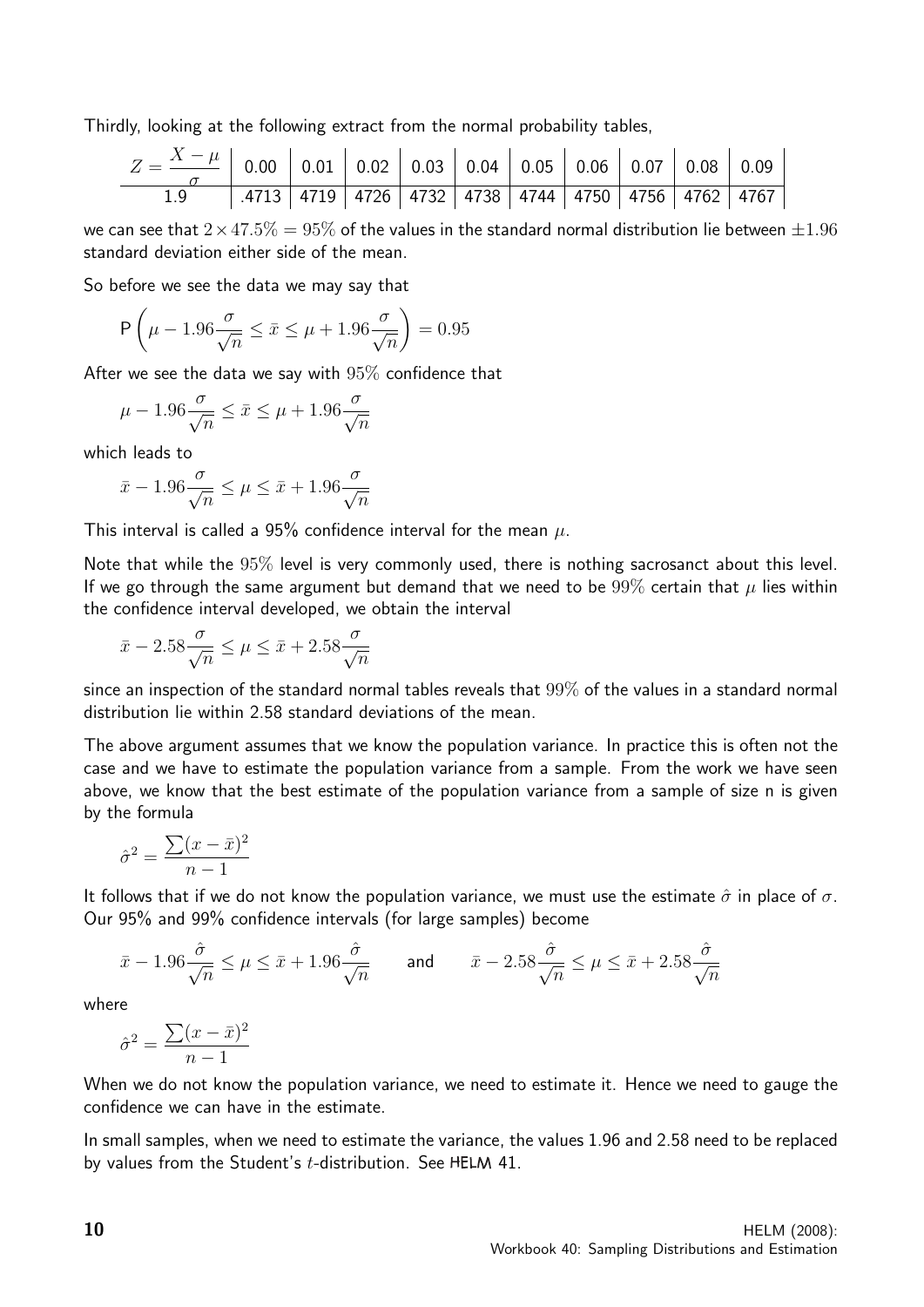



# **Example 1**

After 1000 hours of use the weight loss, in gm, due to wear in certain rollers in machines, is normally distributed with mean  $\mu$  and variance  $\sigma^2$ . Fifty independent observations are taken. (This may be regarded as a "large" sample.) If observation

*i* is 
$$
y_i
$$
, then  $\sum_{i=1}^{50} y_i = 497.2$  and  $\sum_{i=1}^{50} y_i^2 = 5473.58$ .

Estimate  $\mu$  and  $\sigma^2$  and give a 95% confidence interval for  $\mu$ .

#### Solution

We estimate  $\mu$  using the sample mean:  $\sum y_i$ n = 497.2 50  $= 9.944$  gm We estimate  $\sigma^2$  using the sample variance:  $s^2 = \frac{1}{1}$  $\frac{1}{n-1}\sum(y_i - \bar{y})^2 = \frac{1}{n-1}$  $n-1$  $\left\{\sum y_i^2 - \frac{1}{n}\right\}$  $\frac{1}{n} \left[ \sum y_i \right]^2 \Bigg\}$ =  $rac{1}{49}$  $5473.58 - \frac{1}{56}$ 50  $\left\{ 497.2^{2}\right\} =10.8046$  gm $^{2}$ The estimated standard error of the mean is  $\sqrt{s^2 + r^2}$ n = r 10.8046 50  $= 0.4649$  gm The 95% confidence interval for  $\mu$  is  $\bar y \pm 1.96\sqrt{\frac{s^2}{2}}$ n . That is  $9.479 < \mu < 10.409$ 

#### **Exercises**

1. The voltages of sixty nominally 10 volt cells are measured. Assuming these to be independent observations from a normal distribution with mean  $\mu$  and variance  $\sigma^2$ , estimate  $\mu$  and  $\sigma^2.$ Regarding this as a "large" sample, find a 99% confidence interval for  $\mu$ . The data are:

|  | 10.3 10.5 9.6 9.7 10.6 9.9 10.1 10.1 9.9 10.5    |  |  |  |
|--|--------------------------------------------------|--|--|--|
|  | 10.1 10.1 9.9 9.8 10.6 10.0 9.9 10.0 10.3 10.1   |  |  |  |
|  | 10.1 10.3 10.5 9.7 10.1 9.7 9.8 10.3 10.2 10.2   |  |  |  |
|  | 10.1 10.5 10.0 10.0 10.6 10.9 10.1 10.1 9.8 10.7 |  |  |  |
|  | 10.3 10.4 10.4 10.3 10.4 9.9 9.9 10.5 10.0 10.7  |  |  |  |
|  | 10.1 10.6 10.0 10.7 9.8 10.4 10.3 10.0 10.5 10.1 |  |  |  |

2. The natural logarithms of the times in minutes taken to complete a certain task are normally distributed with mean  $\mu$  and variance  $\sigma^2$ . Seventy-five independent observations are taken. (This may be regarded as a "large" sample.) If the natural logarithm of the time for observation  $i$  is  $y_i$ , then  $\sum y_i = 147.75$  and  $\sum y_i^2 = 292.8175$ .

Estimate  $\mu$  and  $\sigma^2$  and give a 95% confidence interval for  $\mu$ .

Use your confidence interval to find a 95% confidence interval for the median time to complete the task.